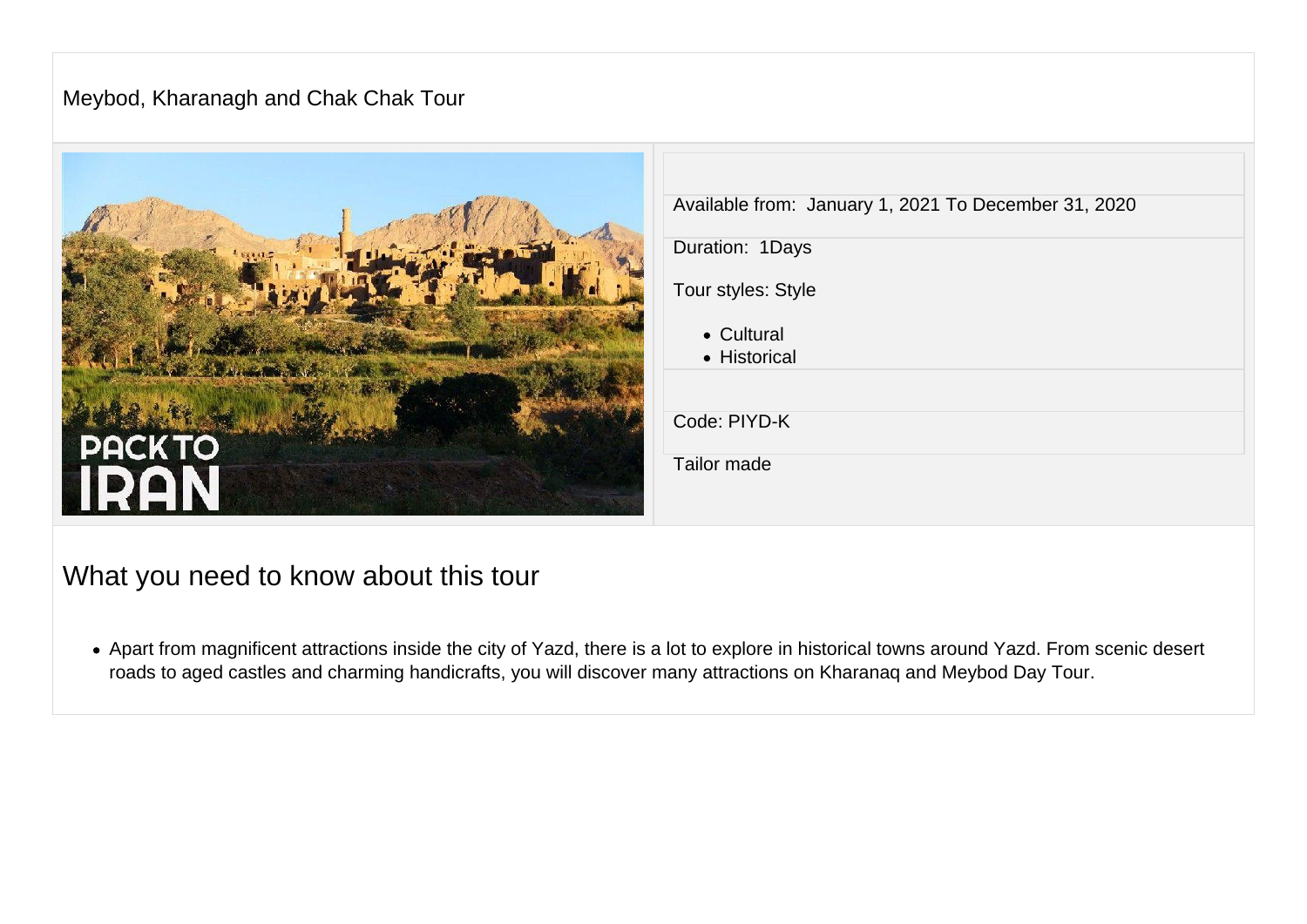# What is Included

- Professional English speaking guide
- Entrance fees
- Public transportation
- One snack

# What is Not Included:

• Meals, tipping